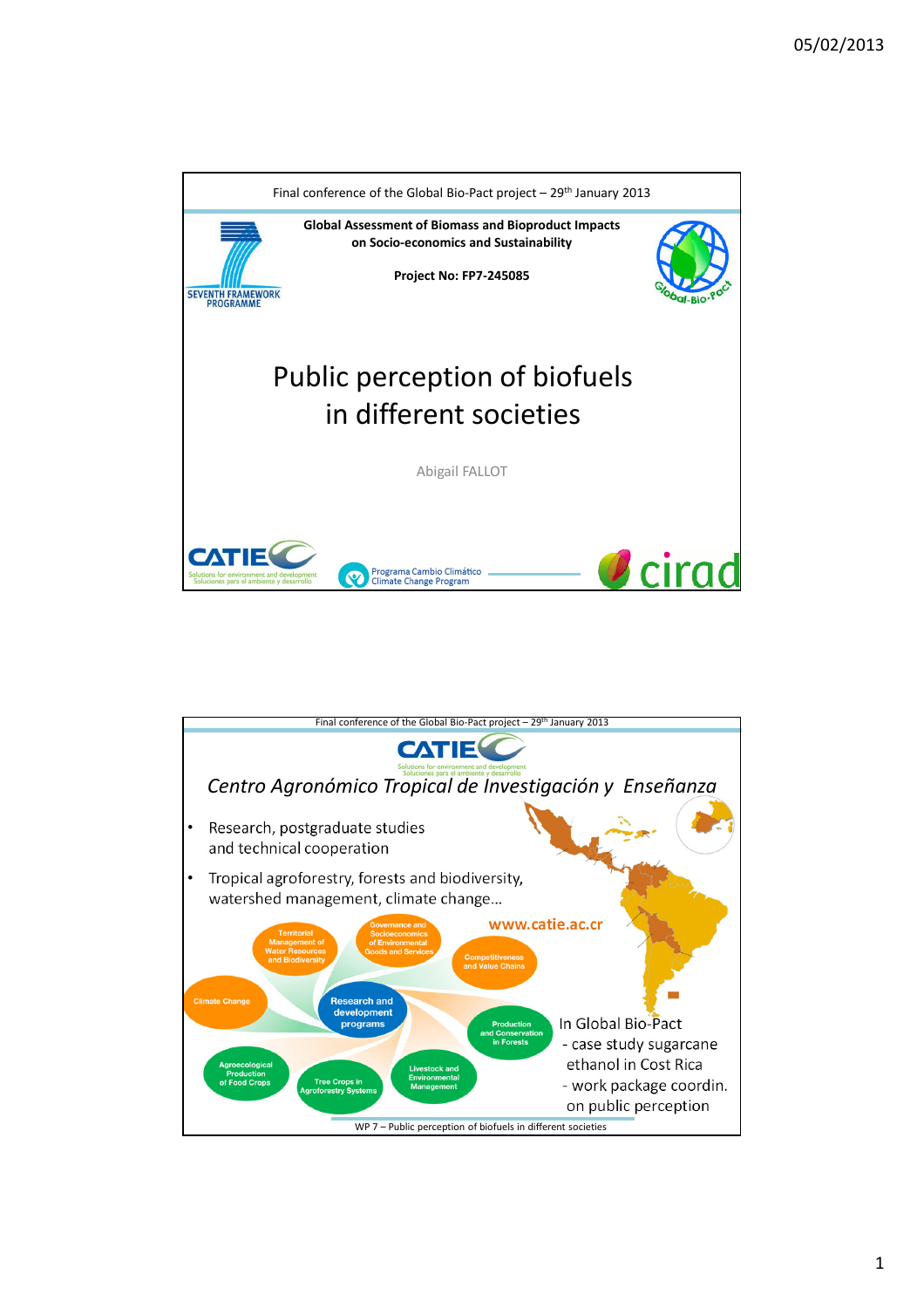

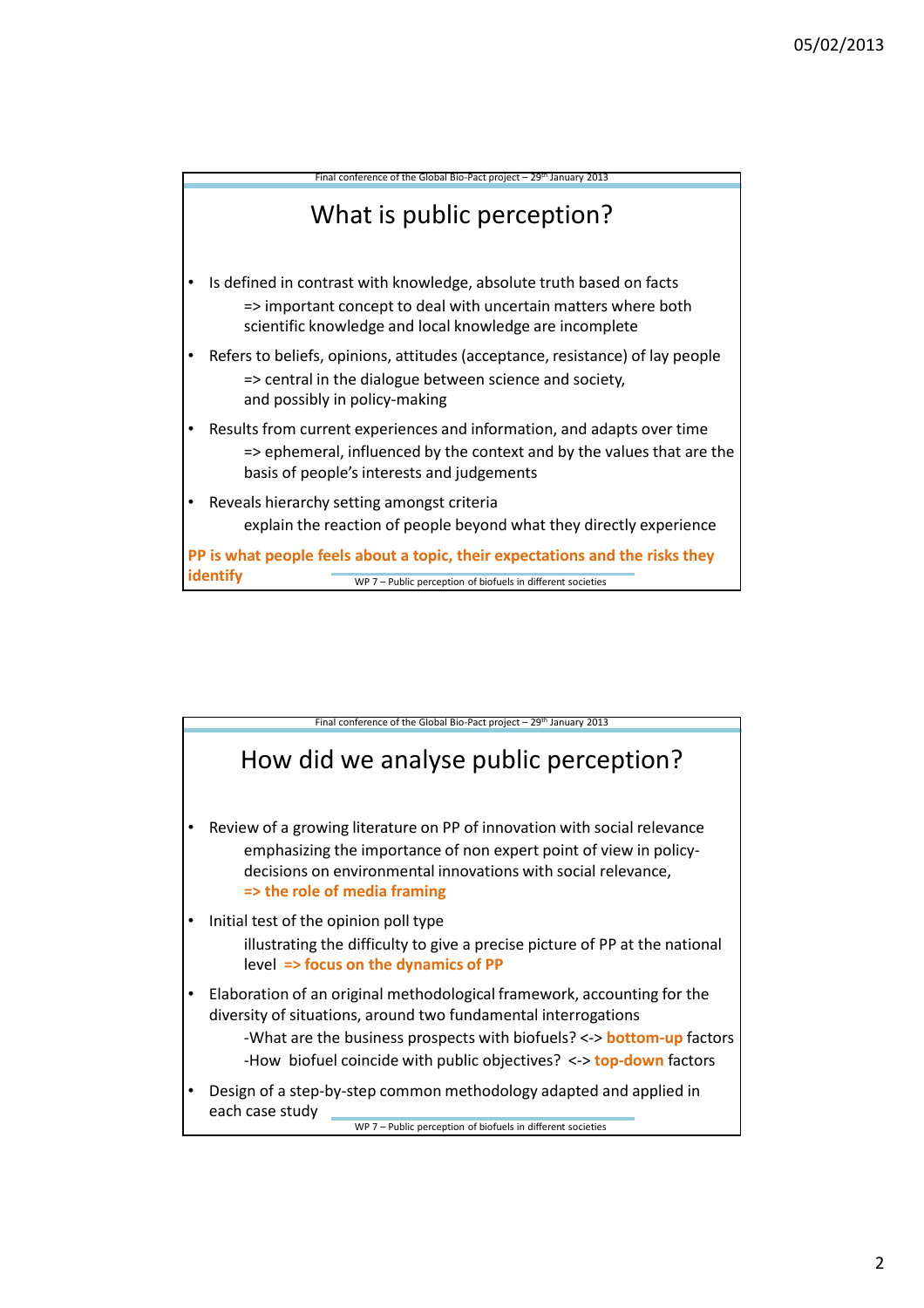

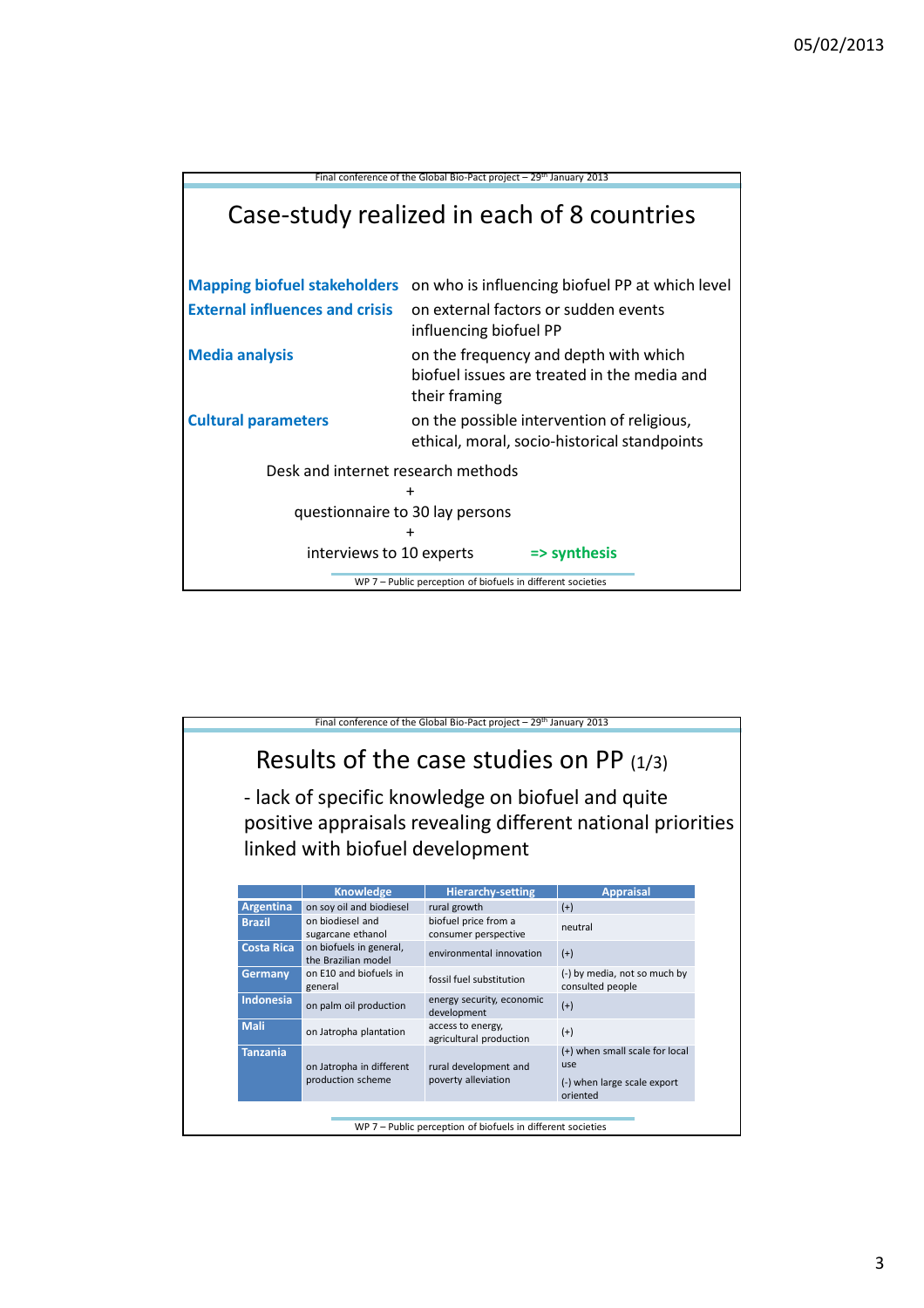| Final conference of the Global Bio-Pact project - 29 <sup>th</sup> January 2013                                                              |                                                                                                               |                                                                                                                                                                 |  |  |
|----------------------------------------------------------------------------------------------------------------------------------------------|---------------------------------------------------------------------------------------------------------------|-----------------------------------------------------------------------------------------------------------------------------------------------------------------|--|--|
| Results of the case studies on PP (2/3)<br>- positive PP out of expectations/promises, negative PP<br>out of risks (experienced or foreseen) |                                                                                                               |                                                                                                                                                                 |  |  |
|                                                                                                                                              | <b>Expectations</b>                                                                                           | <b>Risks</b>                                                                                                                                                    |  |  |
| Argentina                                                                                                                                    | Agro-industrial development<br>Increased end value of products                                                | Social, environmental in the longer run                                                                                                                         |  |  |
| <b>Brazil</b>                                                                                                                                | Environmental positive impacts.<br>Contribution to economic growth. Fossil<br>fuel substitution at lower cost | Supply unreliability.<br>Environmental negative impacts.                                                                                                        |  |  |
| <b>Costa Rica</b>                                                                                                                            | Environmental positive impacts. Added<br>value to existing resources (molasses,<br>degraded land)             | Costs, discontinuities in policy                                                                                                                                |  |  |
| Germany                                                                                                                                      | Lower dependence on fossil fuel                                                                               | At world level: food security, deforestation,<br>monoculture                                                                                                    |  |  |
| <b>Indonesia</b>                                                                                                                             | Energy self-sufficiency. Job creation,<br>economic development. Positive<br>environmental impacts             | At national level: damage to motors<br>Biofuel project failure for lack of<br>commitment by the government and the<br>industry, social injustice, deforestation |  |  |
| Mali                                                                                                                                         | Energy independence. Income generating<br>plantation (Jatropha)                                               | Food insecurity. Failure of Jatropha<br>plantation (high costs, low yields and low<br>selling prices)                                                           |  |  |
| <b>Tanzania</b>                                                                                                                              | Rural development through smallholders'<br>inclusion                                                          | Exclusion effects (land, incomes, energy)                                                                                                                       |  |  |
| WP 7 - Public perception of biofuels in different societies                                                                                  |                                                                                                               |                                                                                                                                                                 |  |  |

| Final conference of the Global Bio-Pact project $-29$ <sup>th</sup> January 2013                                                  |                                              |                                                                                                                              |  |  |
|-----------------------------------------------------------------------------------------------------------------------------------|----------------------------------------------|------------------------------------------------------------------------------------------------------------------------------|--|--|
| Results of the case studies on PP $(3/3)$<br>- PP may evolve rapidly on the basis either of failures to<br>comply or of new risks |                                              |                                                                                                                              |  |  |
|                                                                                                                                   | Main factor of possible change               | <b>Corresponding intervention required</b>                                                                                   |  |  |
| Argentina                                                                                                                         | Environmental and social impacts             | Research on longer term impacts                                                                                              |  |  |
| <b>Brazil</b>                                                                                                                     | Price and availabilities fluctuations        | (Existing) incentives to regulate prices and<br>supply levels                                                                |  |  |
| <b>Costa Rica</b>                                                                                                                 | Direct experiences with biofuel              | Information on biofuel main objective,<br>research on how to meet it, incentives for<br>better policy consistency            |  |  |
| <b>Germany</b>                                                                                                                    | Consumer trust                               | Information on biofuel performance                                                                                           |  |  |
| <b>Indonesia</b>                                                                                                                  | Economics of biodiesel production            | Research on how incentive changes will affect<br>biofuel project economic sustainability                                     |  |  |
| <b>Mali</b>                                                                                                                       | Market opportunities for Jatropha<br>seeds   | Incentives that allow the building of the<br>biofuel from Jatropha value-chain                                               |  |  |
| <b>Tanzania</b>                                                                                                                   | Production model that will finally<br>emerge | Research on contribution of biofuels to<br>development<br>Incentives to better avoid options that<br>contribute to exclusion |  |  |
| WP 7 - Public perception of biofuels in different societies                                                                       |                                              |                                                                                                                              |  |  |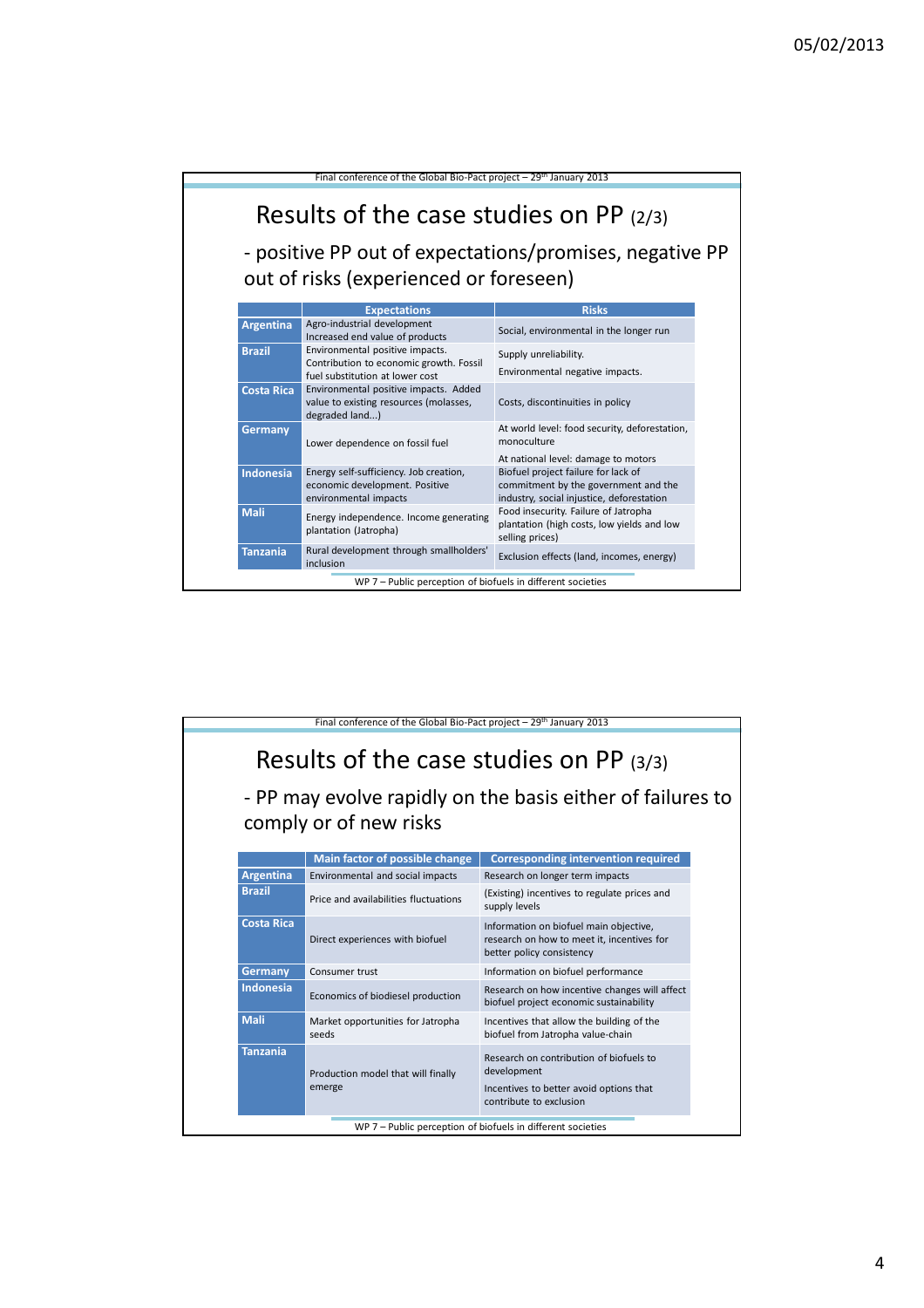